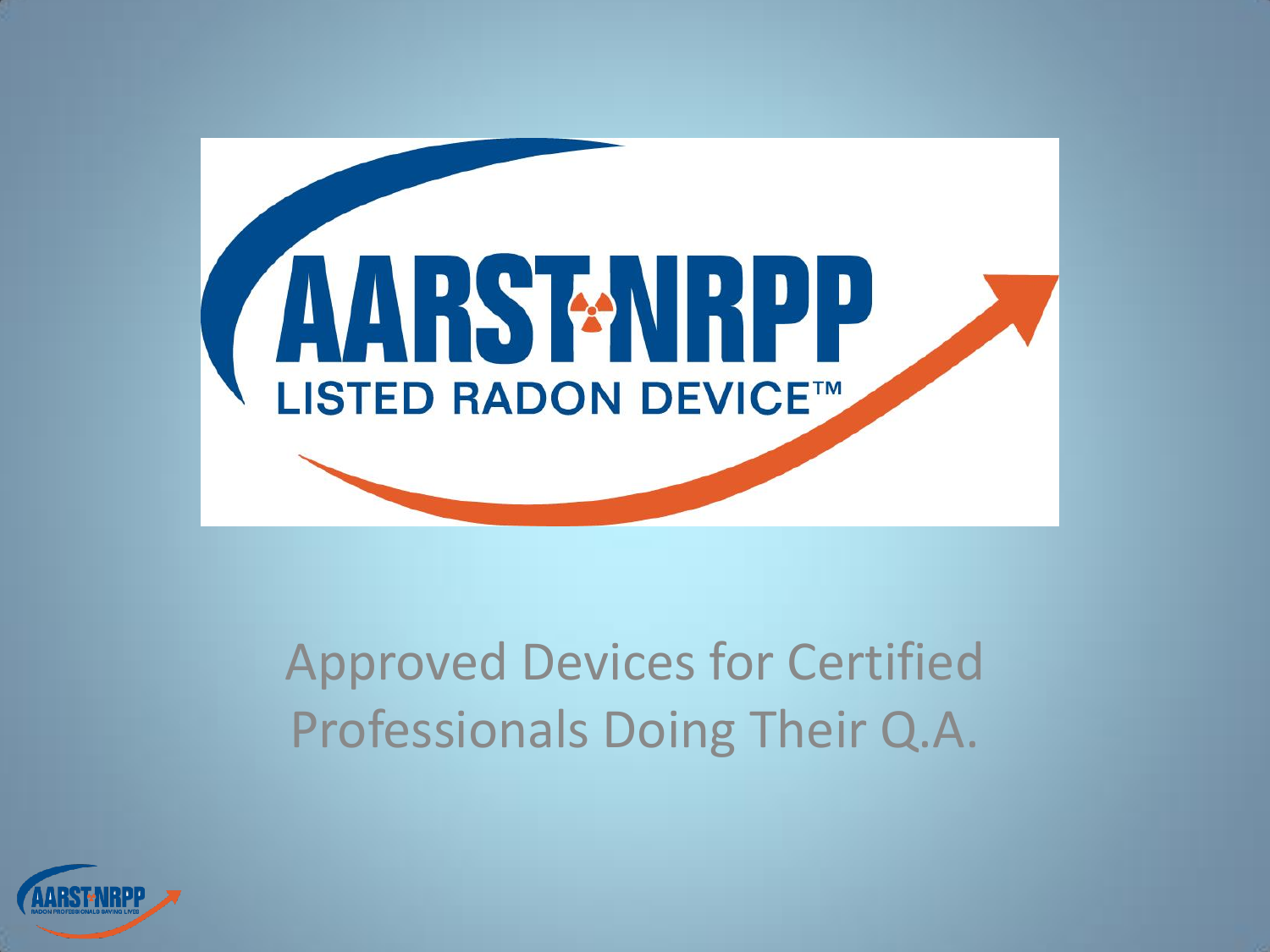#### Listed Radon Measurement Devices

- In the United States, to ensure accuracy and prevent fraud in radon measurement devices are evaluated and listed
- Certified (and licensed) radon professionals conducting measurements in a commercial or real estate transactions
- Required to utilize devices that are listed by either NRSB or NRPP

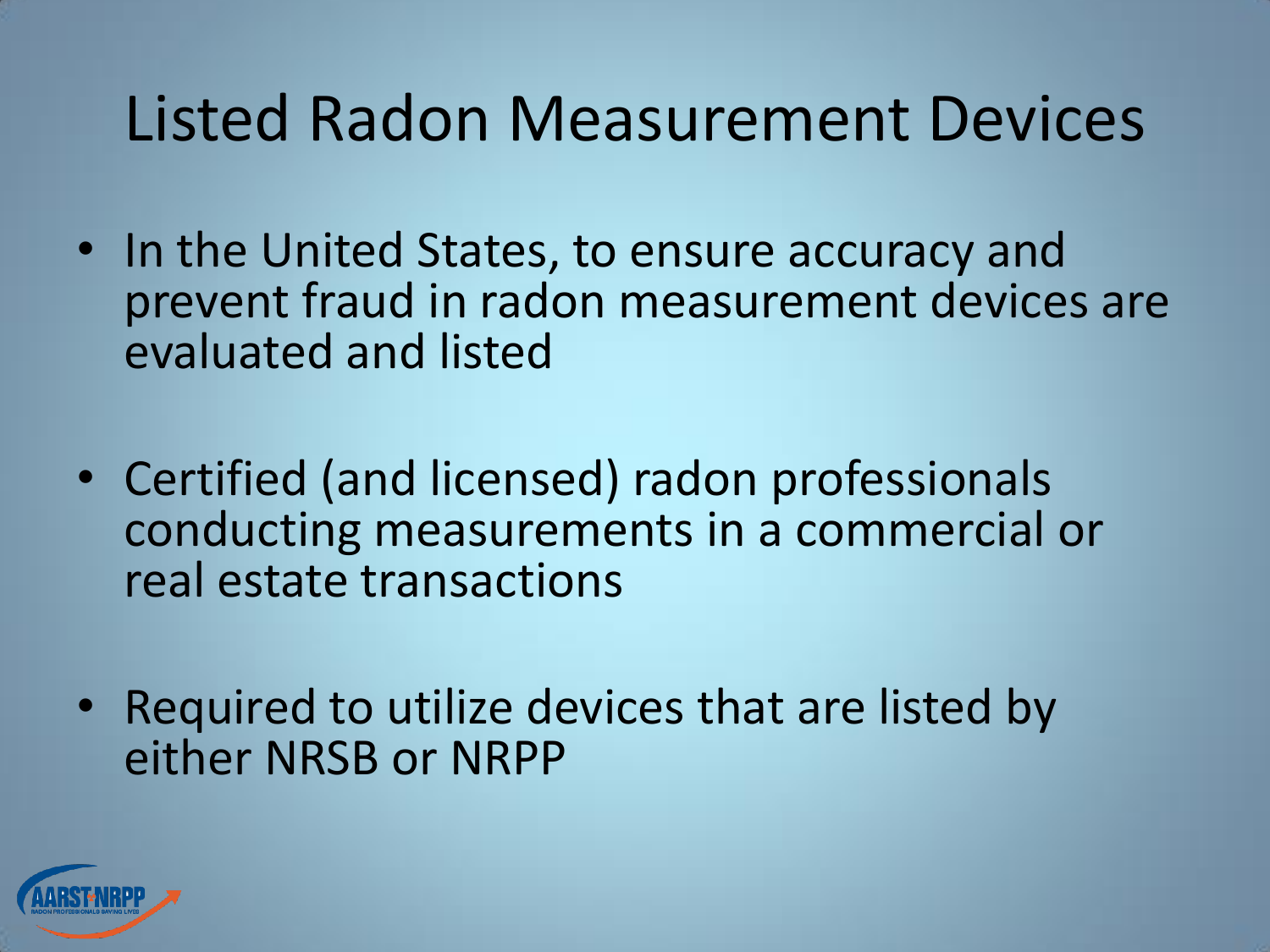# EPA's Original Device List

- The Original Device List was established in 1991 by the US EPA as part of their RPP program.
- Devices were grouped into categories
	- Passive Charcoal, film requiring analysis by a lab
	- Analytical usually electronic, requiring analysis by a specifically trained operator and special equipment requiring analysis of data
	- RDP devices were also included
	- Consumer devices were not part of the listings

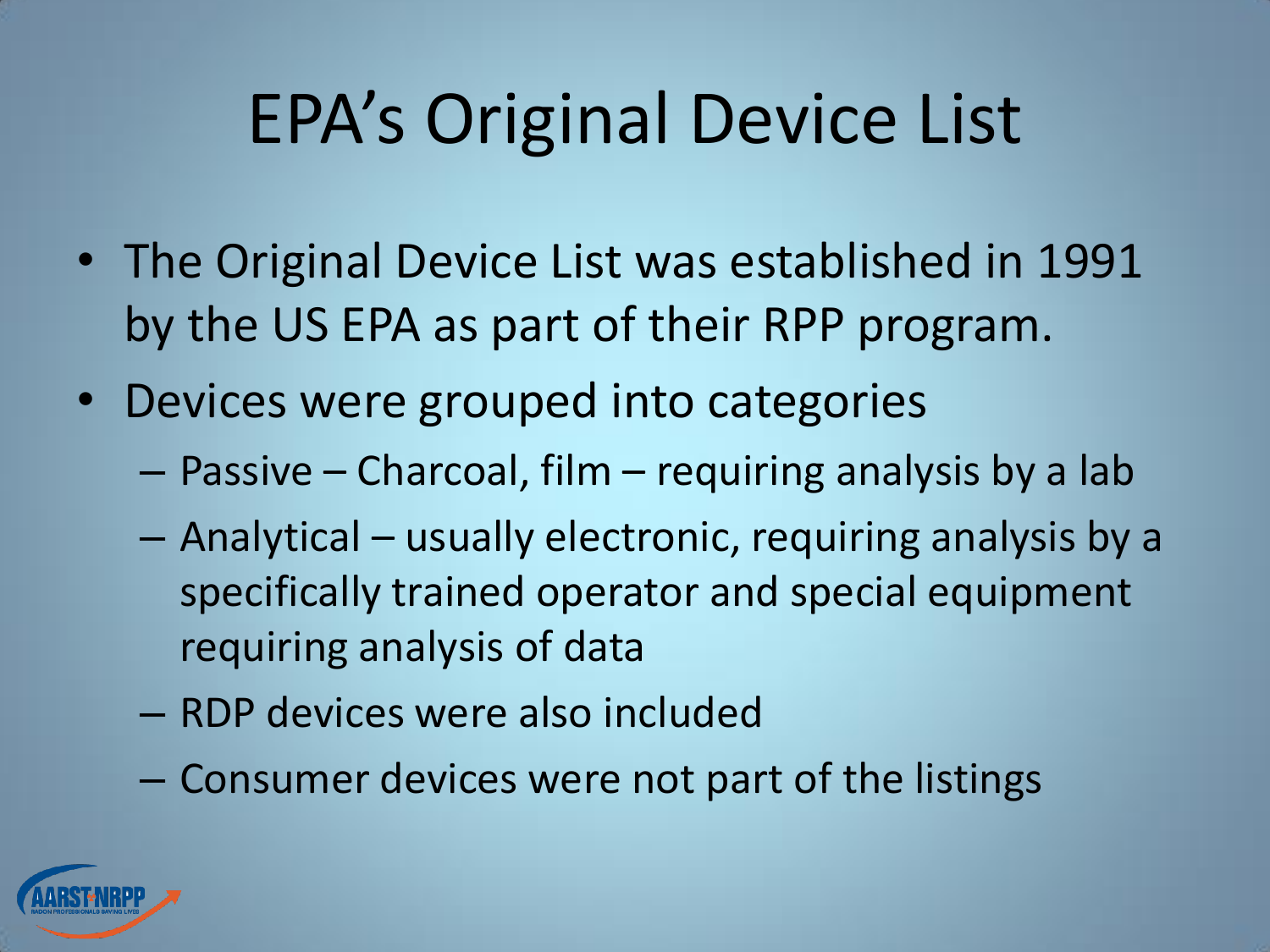# Device List History

- The Initial List
	- Devices that passed EPA's performance tests between 1986 and 1989 made up initial list
	- All devices added after 1991 were evaluated before being listed by EPA
	- Evaluation initially included
		- Review of design
		- Performance testing with chambers using known radon concentrations under various atmospheric conditions

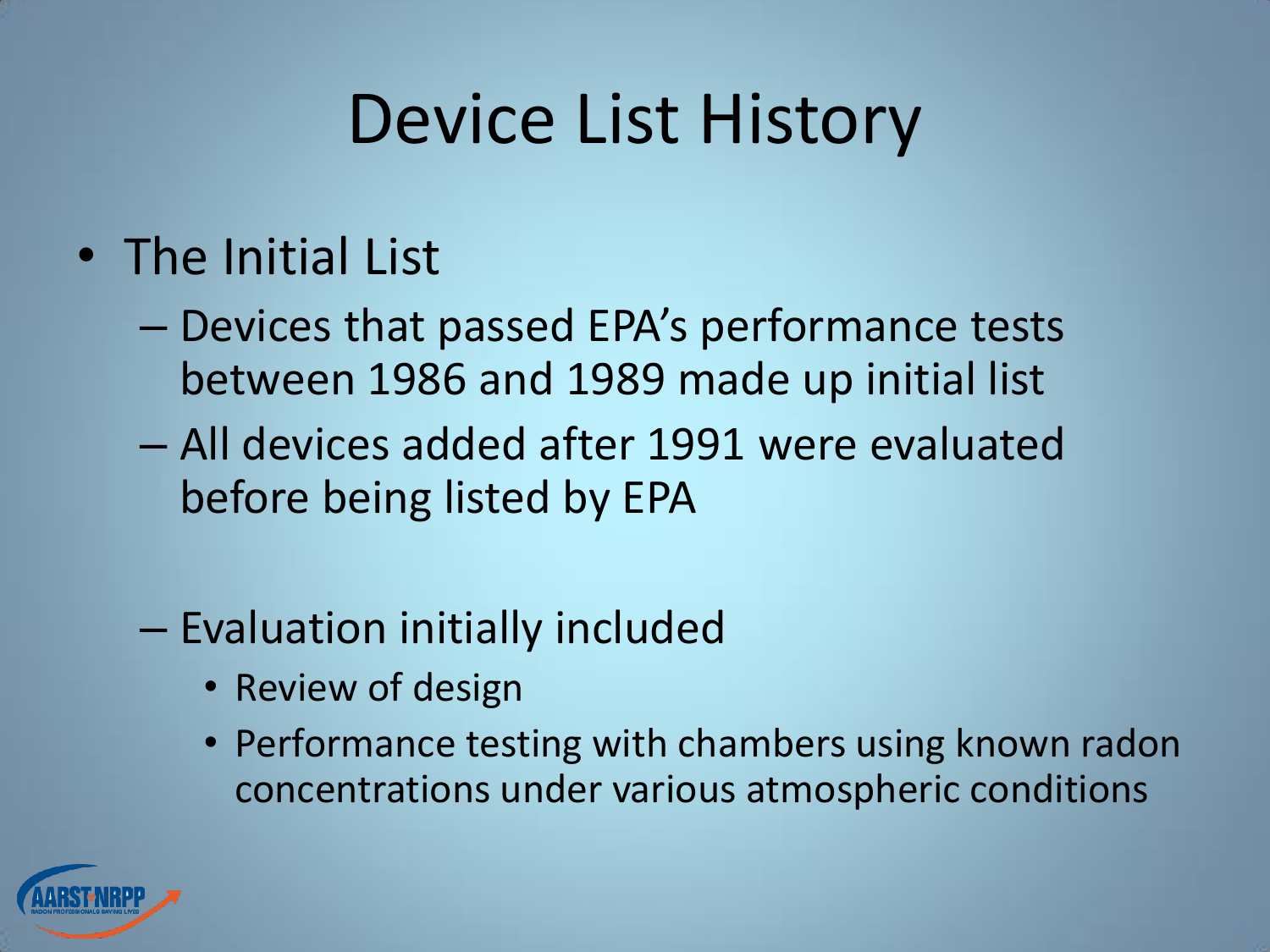# Privatization

- In 1998, EPA discontinued its role in listing devices and requiring performance tests
- NRSB and NRPP began administering the existing but separate device lists and established similar criteria for evaluating new devices under their programs
- Most regulated states rely on the NRPP and NRSB listing

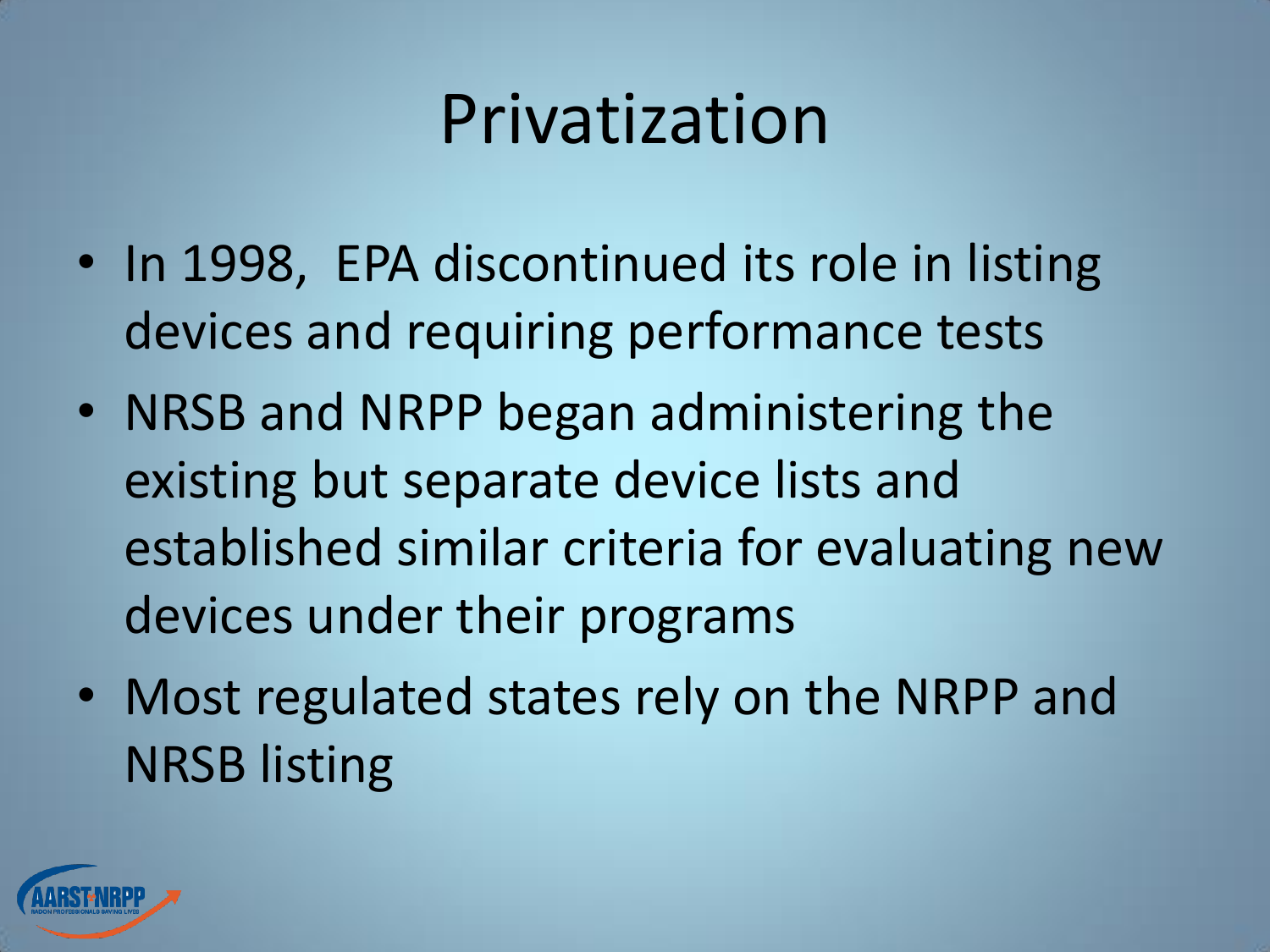## AARST-NRPP Device Evaluation

- NRPP Listed Devices™
	- Are Evaluated Against Set Criteria (using ANSI-AARST MS-PC Standard) to establish a standard bar of acceptable quality – on a pass fail basis during chamber exposures.
	- Only Professional Devices are listed
	- NRPP certified professionals may not use un-listed devices when determining the need for, or success of, mitigation. (i.e., when issuing a report to a client)

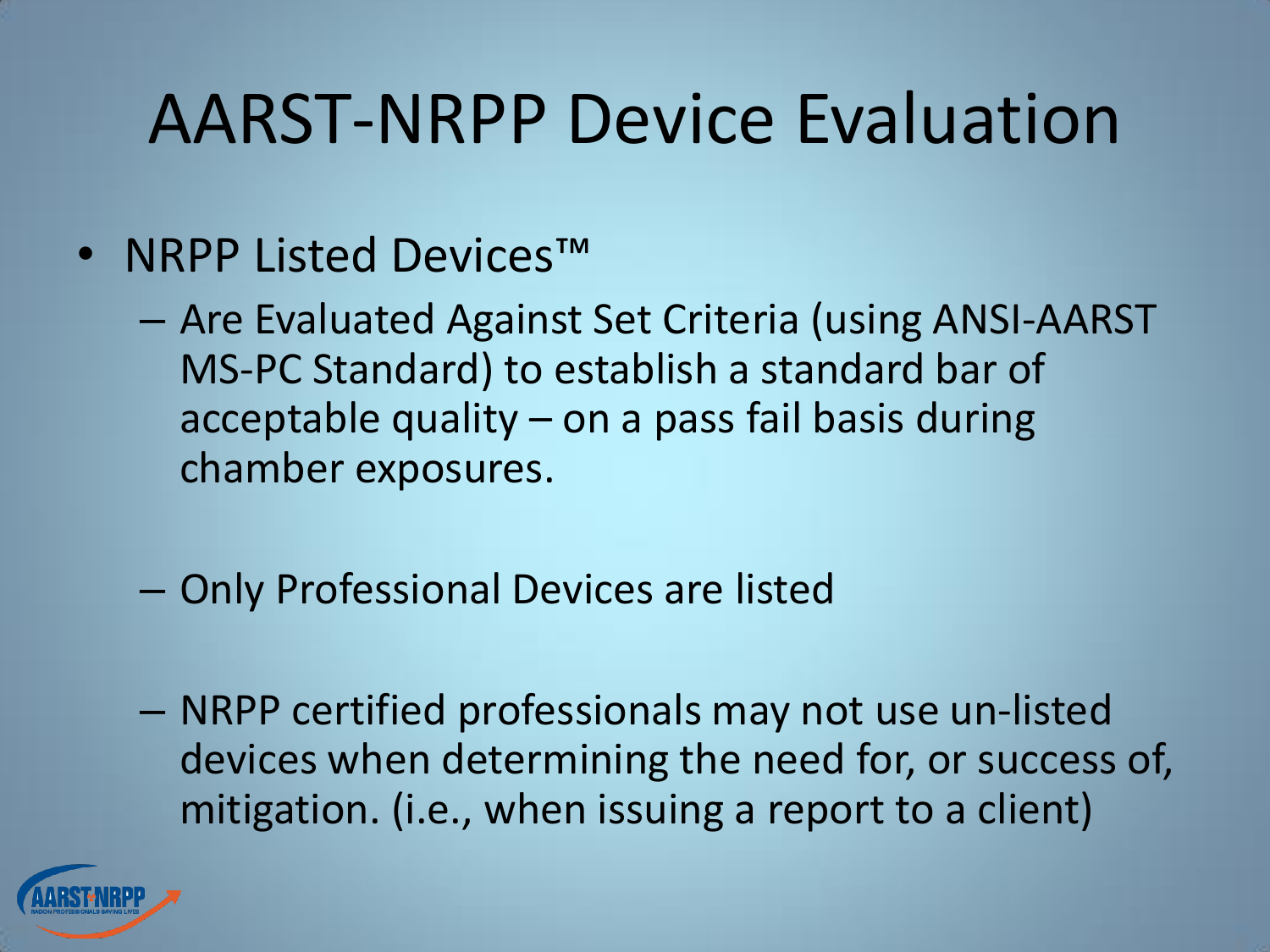# Non-listed Consumer Devices

- There is no national regulation defining consumer devices
- Electronic consumer devices are not illegal to sell
- They cannot be used by professionals to verify results or for measurement in a real estate/commercial transaction
- In most states, it is not illegal to use non-listed devices in research or diagnostic testing

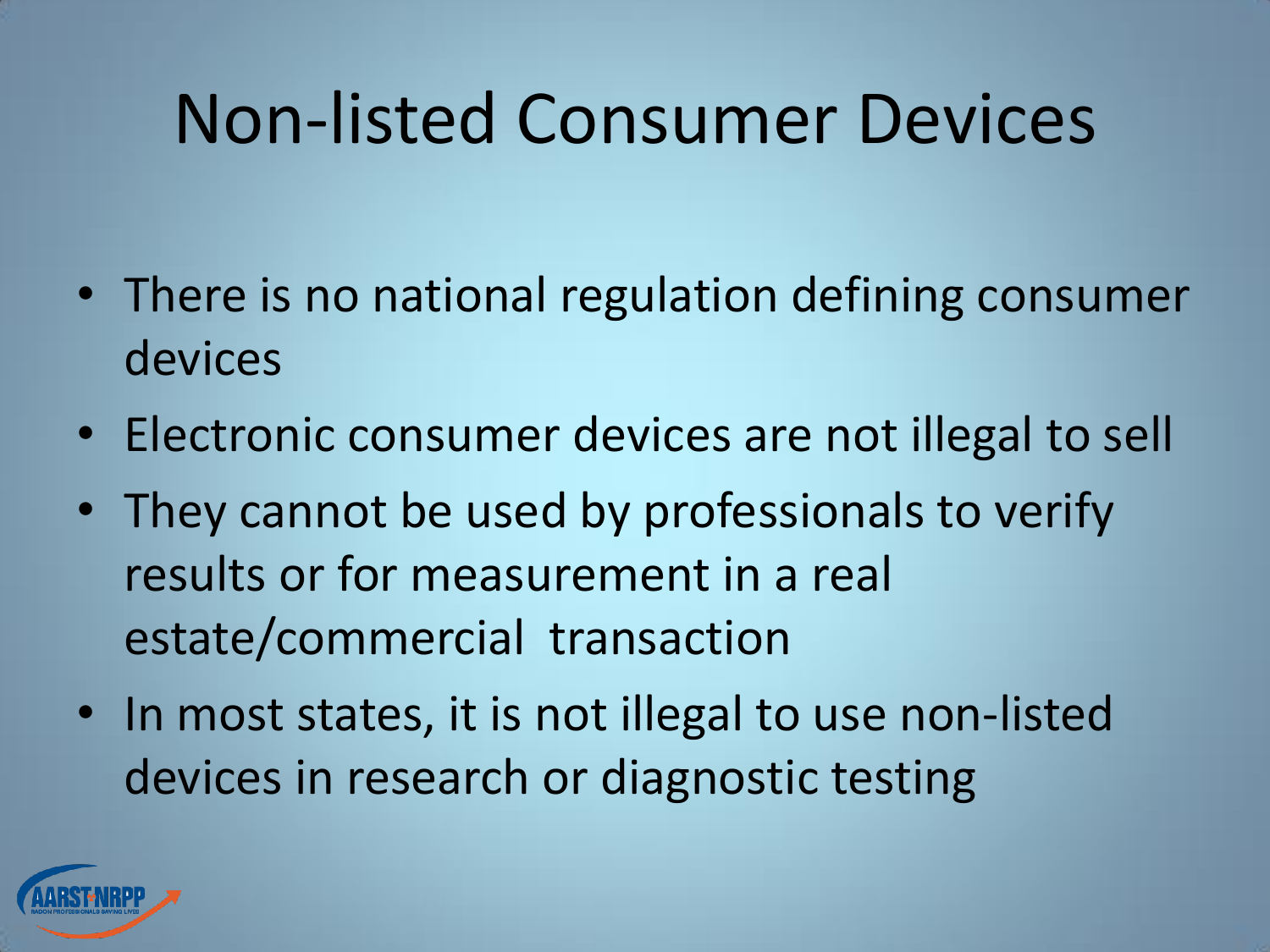### NRPP's Device Evaluation Process

- The Device Evaluation Program (DEP) is designed to support the NRPP<sup>™</sup> by evaluating new or modified radon and/or radon decay product measurement devices prior to their submittal by an individual or laboratory for a performance test.
- The DEP serves as a point of entry by assessing the instrumentation for suitability in the various categories of NRPP™ participation and providing information to manufacturers concerning adequate laboratory testing and documentation.

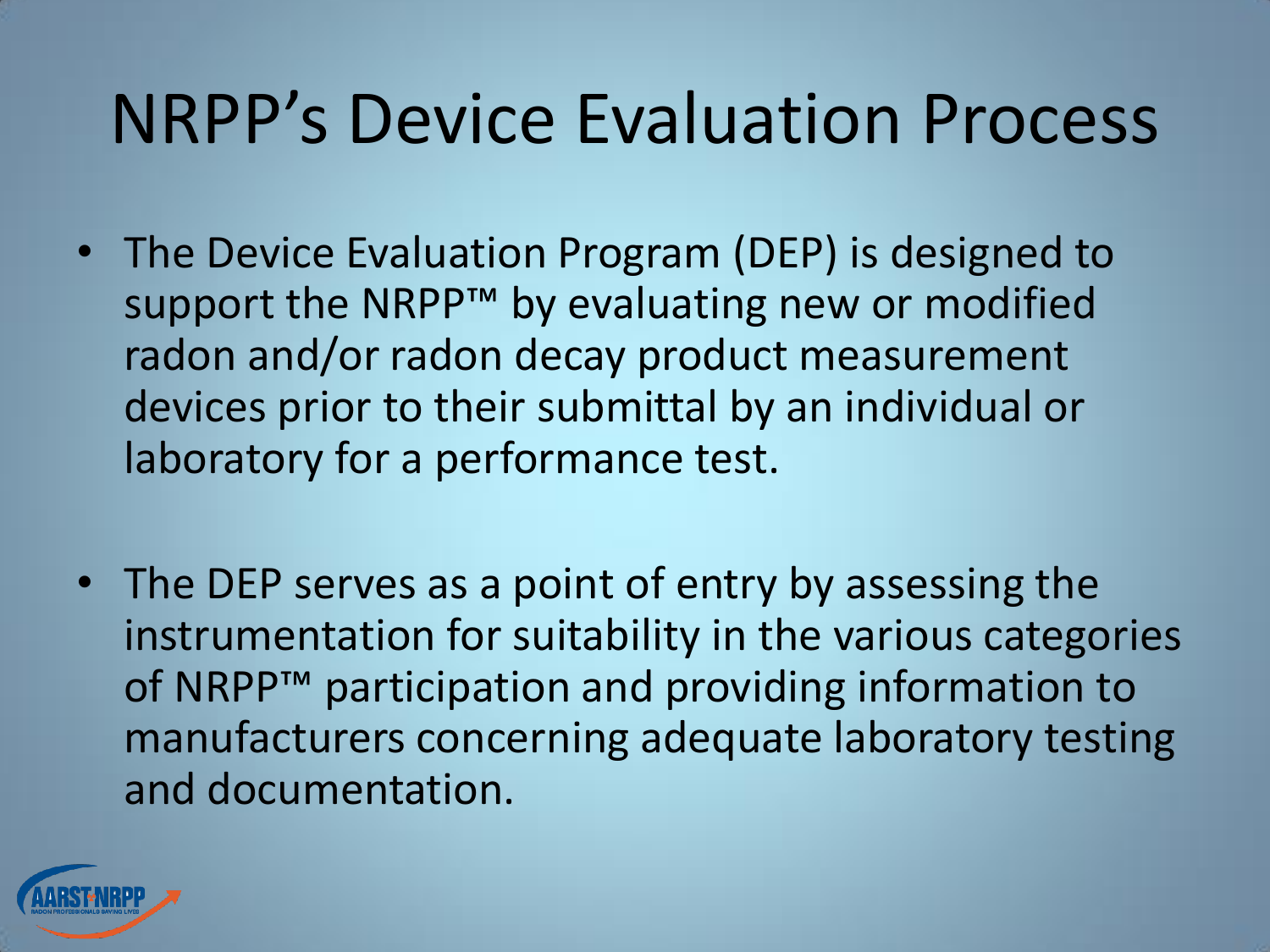### NRPP's Device Evaluation Process

• Participants in the Device Evaluation Program are classified by the AARST-NRPP™ as device manufacturers (organizations that build or assemble radon measurement devices).

• Device manufacturers may or may not offer radon measurement services to the general public.

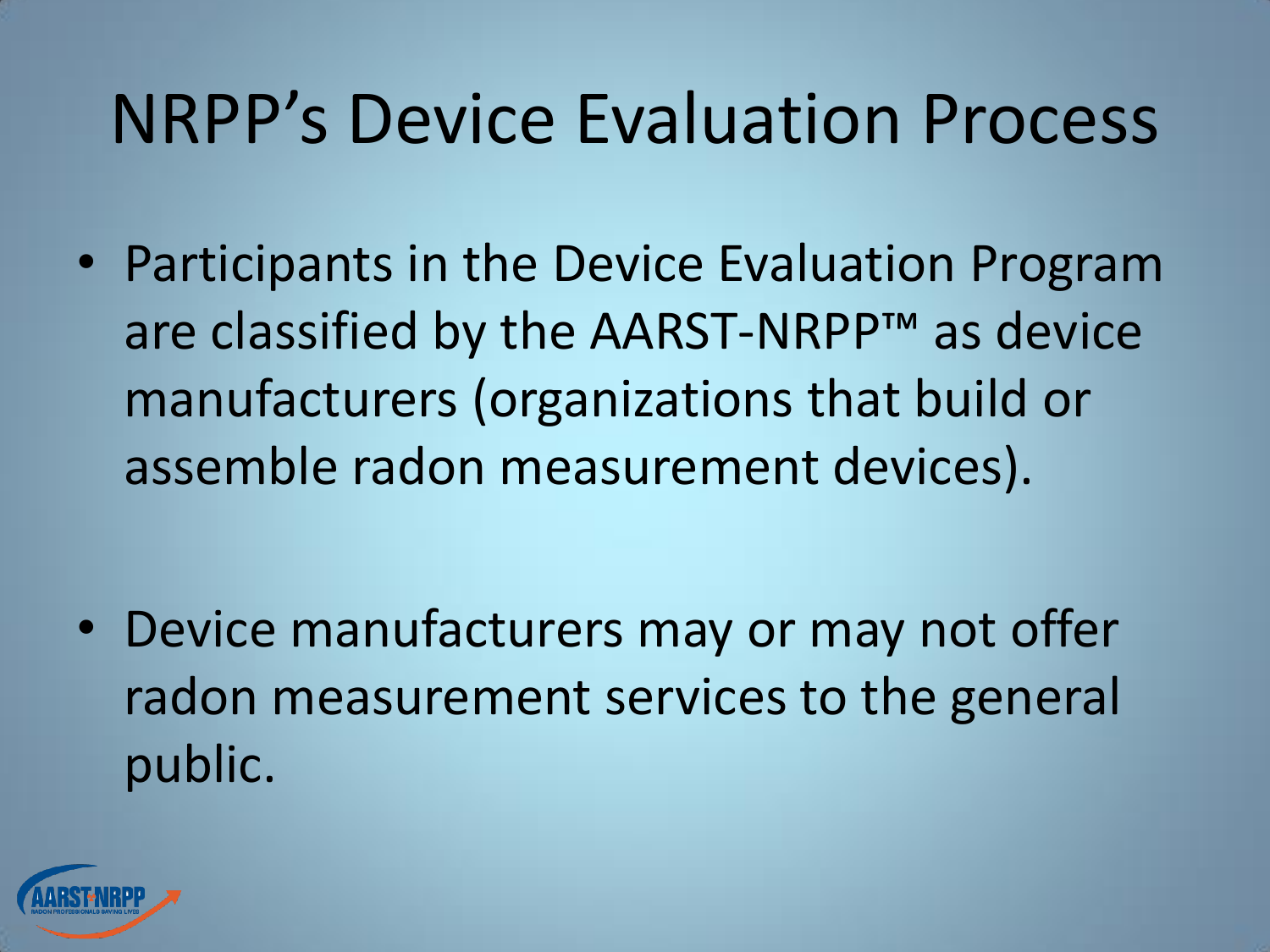#### Device Evaluation Process

• Completed DEP Application – as determined by NRPP Technical staff

- Results from Required Blind Exposures using a NRPP approved secondary or performance radon chamber to check and verify accuracy
	- With data provided in application
	- Including initial manufacturer chamber data

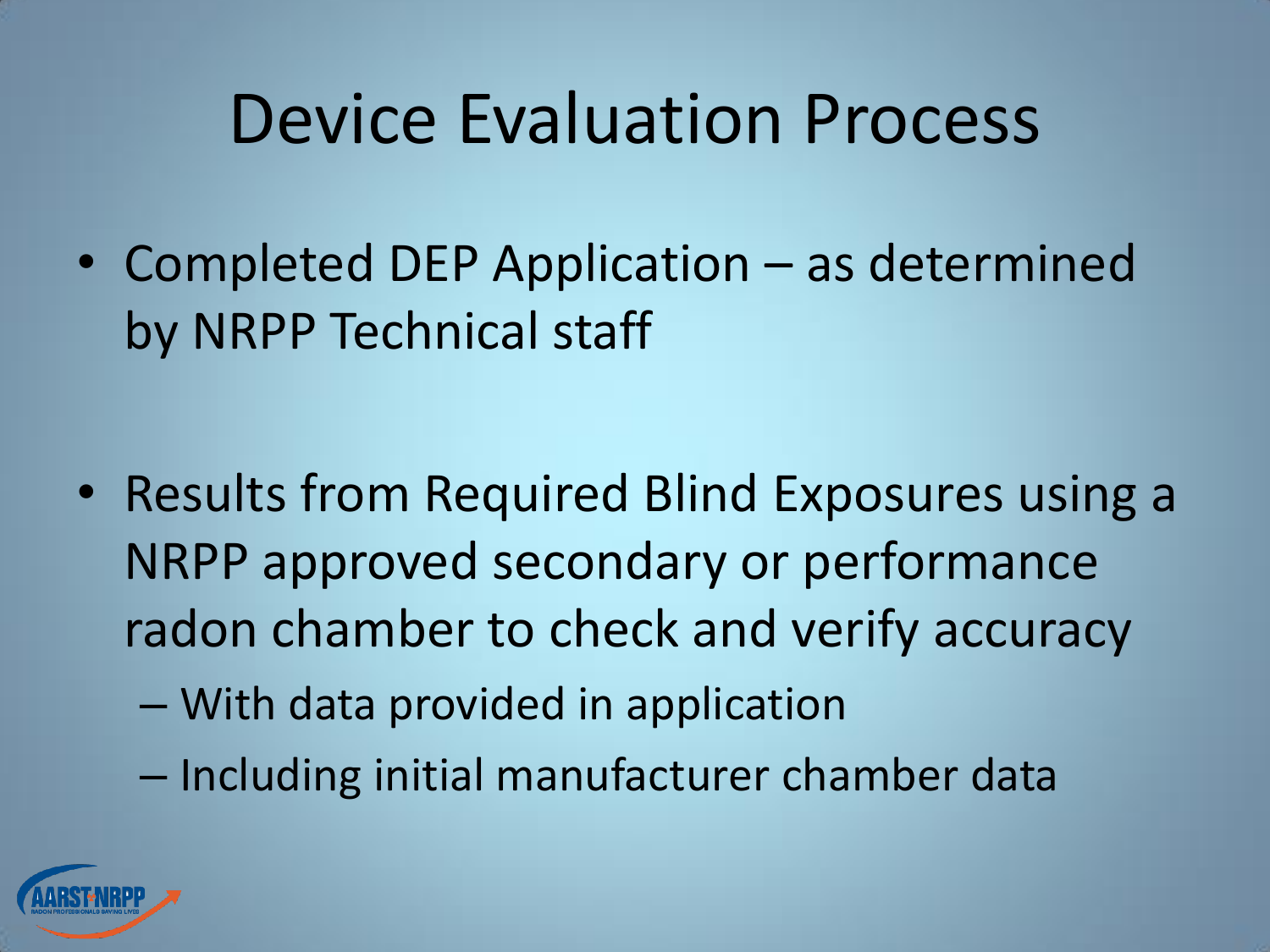### Device Evaluation Process

- Results reviewed by qualified outside contractor
- If applicant is complete approval is issued
- If application is incomplete:
	- More data may be requested from applicant
	- Expert TASC meeting may be required
	- Follow-up information/additional tests required
- No competitors are allowed on TASC review

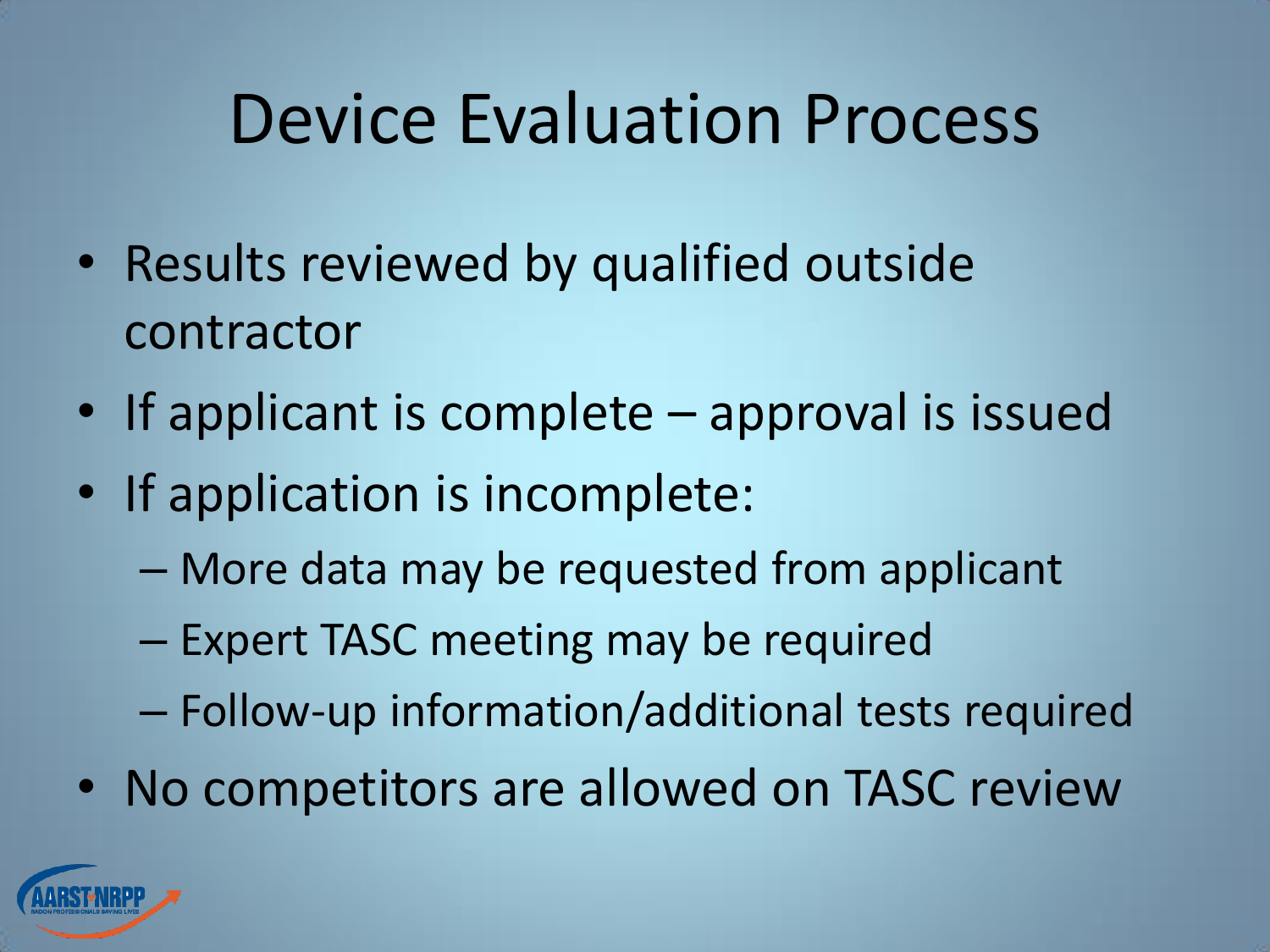# Process for Undefined Devices

- New technology, new device categories
	- Manufacturers may submit request for new device category
	- Must submit suggested protocols for QA for
		- Manufacturing QA/QC
		- End user QA/QC
- TASC and Technical Contractor will review.

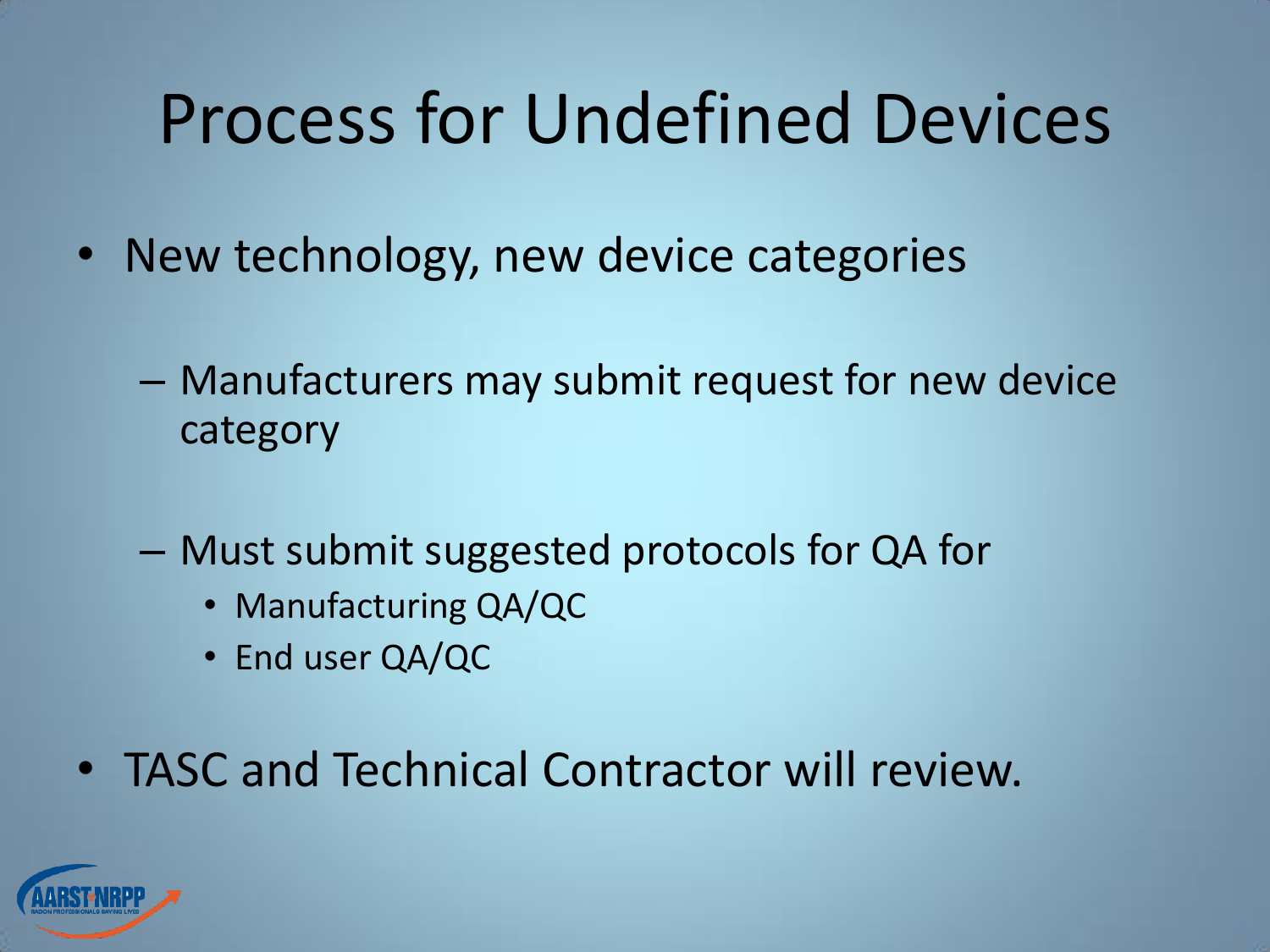

- Once a device, or a particular version of a device has successfully completed the DEP,
	- a device code number is assigned to the specific configuration of that device.
	- The device and device code will be listed by the NRPP<sup>™</sup> in its literature as being approved by the DEP for submission by individuals desiring certification as Standard and Analytical Service providers or firms desiring certification as Analytical Laboratories.

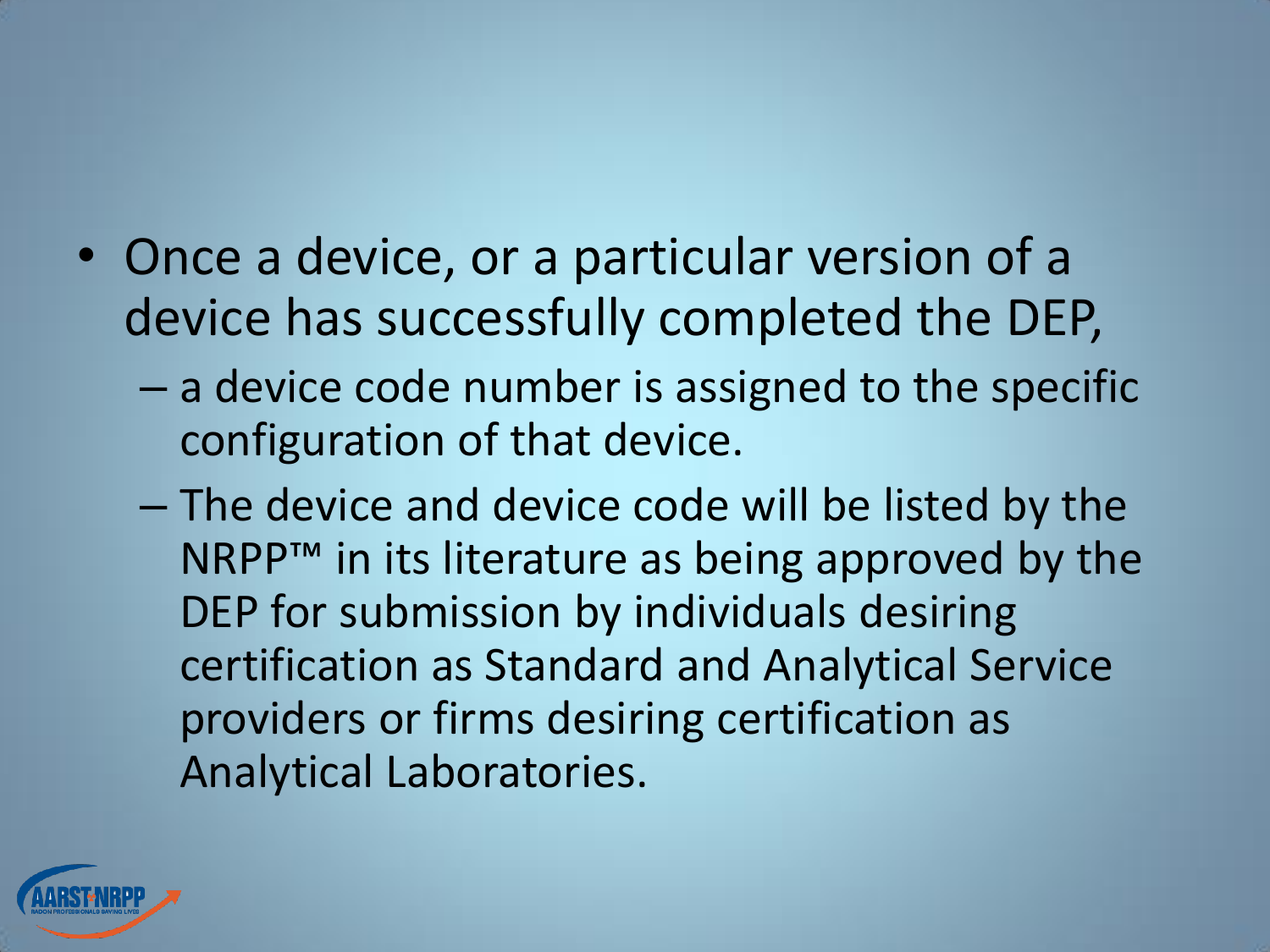

- By completing a DEP application, the applicant agrees that no provisional language referring to either the US EPA or the AARST-NRPP™ may be used to market device until the applicant is in receipt of its final approval and authorization letter from the DEP.
- **As a condition of NRPP™ listing of the successfully evaluated device, the manufacturer agrees that they will not use any language referring to the AARST™ or NRPP™ in advertising, marketing or promoting the device until they receive a the final letter of approval from the DEP authorizing them to use the specific reference language "NRPP Listed Device**™**".**

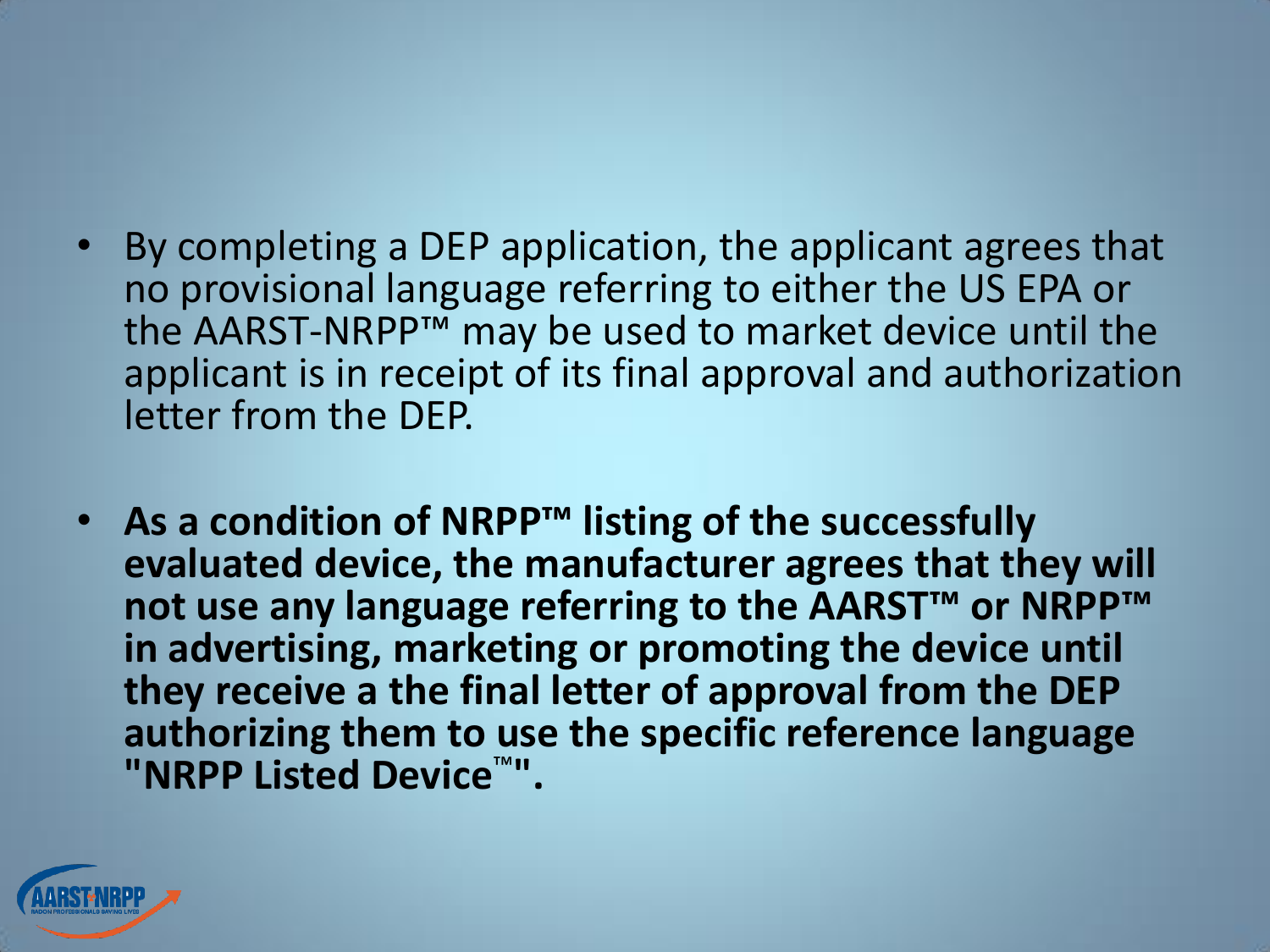# **Period of Approval**

• After a device has successfully completed the DEP, the device will continue to be listed by NRPP™ as long as its configuration and components remain unchanged in their design (see Section 1.3). However, the AARST-NRPP™ DEP reserves the right to request re-submittal of any approved or listed device for re-evaluation should updated performance criteria render this necessary.

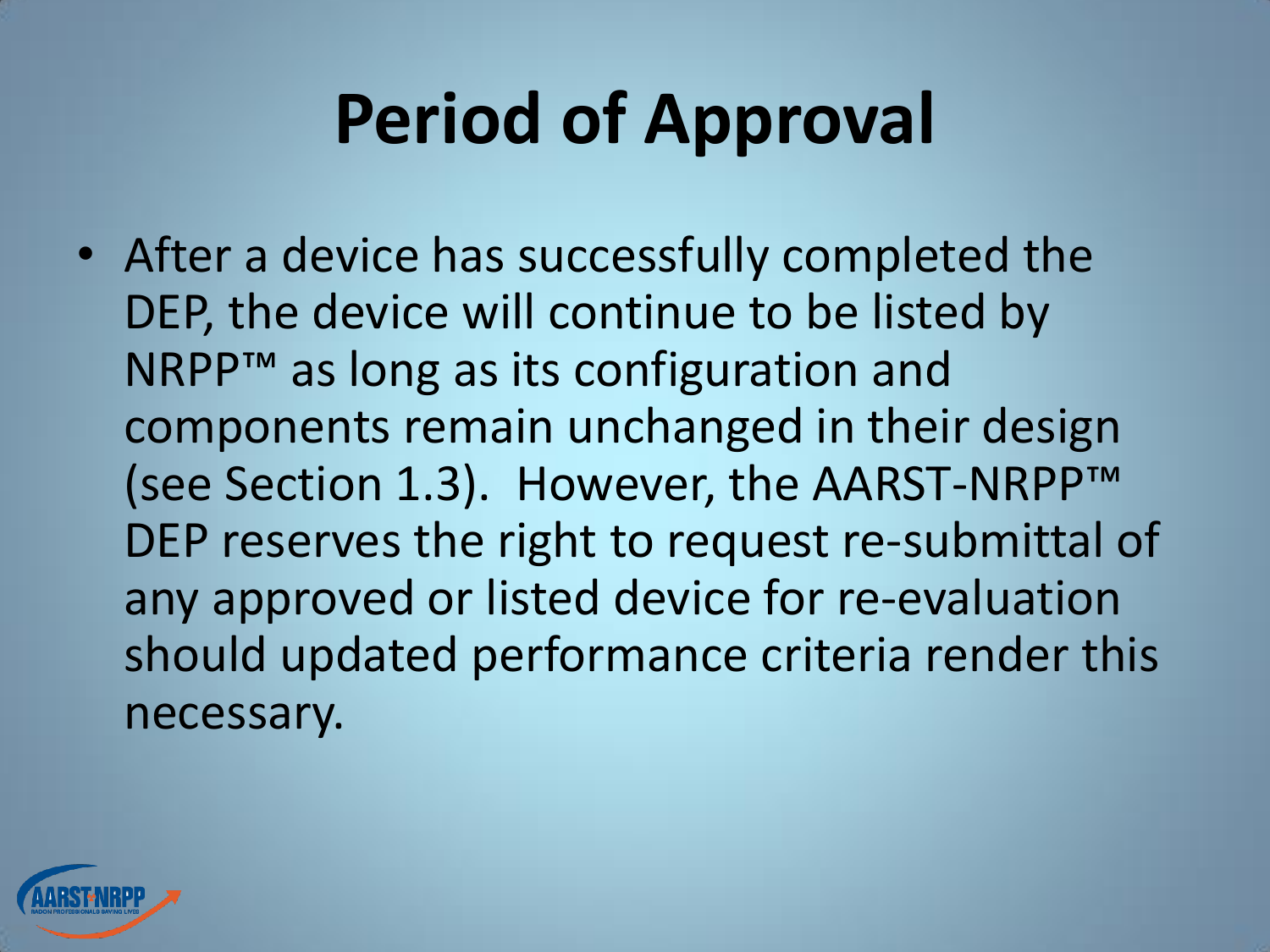### Revocation

- The AARST-NRPP™ reserves the right to revoke listing or approval of any device as a result of the following circumstances:
	- A significant failure rate of individuals or firms submitting the device for performance tests.
	- Modifications to the design and operation of the device.
	- Improper representation or disclosure of AARST-NRPP™ approval or results of the DEP.
	- Failure to re-submit device for evaluation upon request from the AARST-NRPP™ DEP.

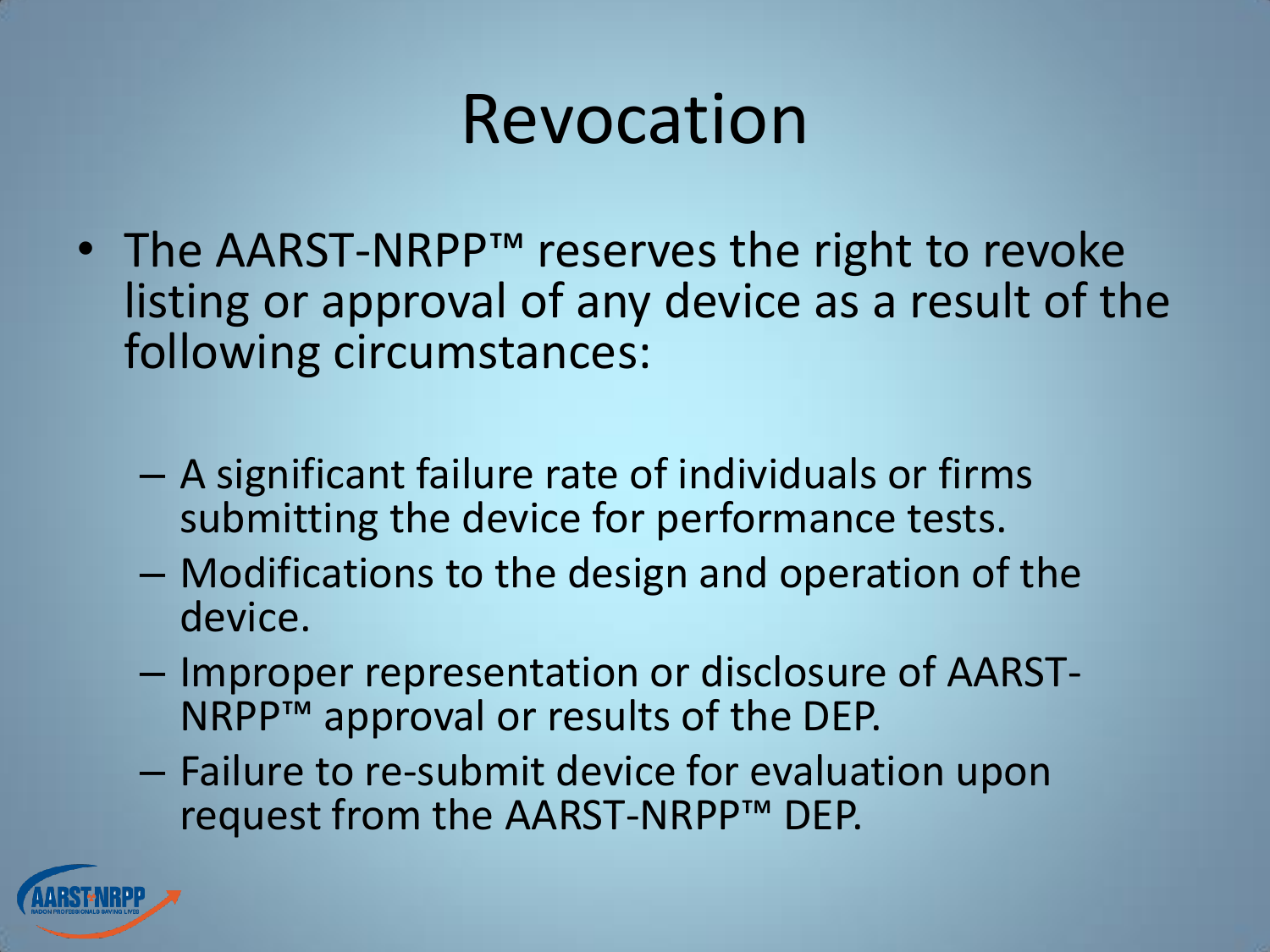#### An integrated system requiring QA/QC





#### **AARST- NRPP Policy**

The NRPP Device Listing is not a guarantee that the device is accurate by itself.

AARST-NRPP does not validate the listing device unless the NRPP certified or state licensed professionals are performing QA/QC on a regular basis.

Maintaining certification QA is key.

Un-certified third parties using the NRPP devices cannot claim the measurement is accurate.

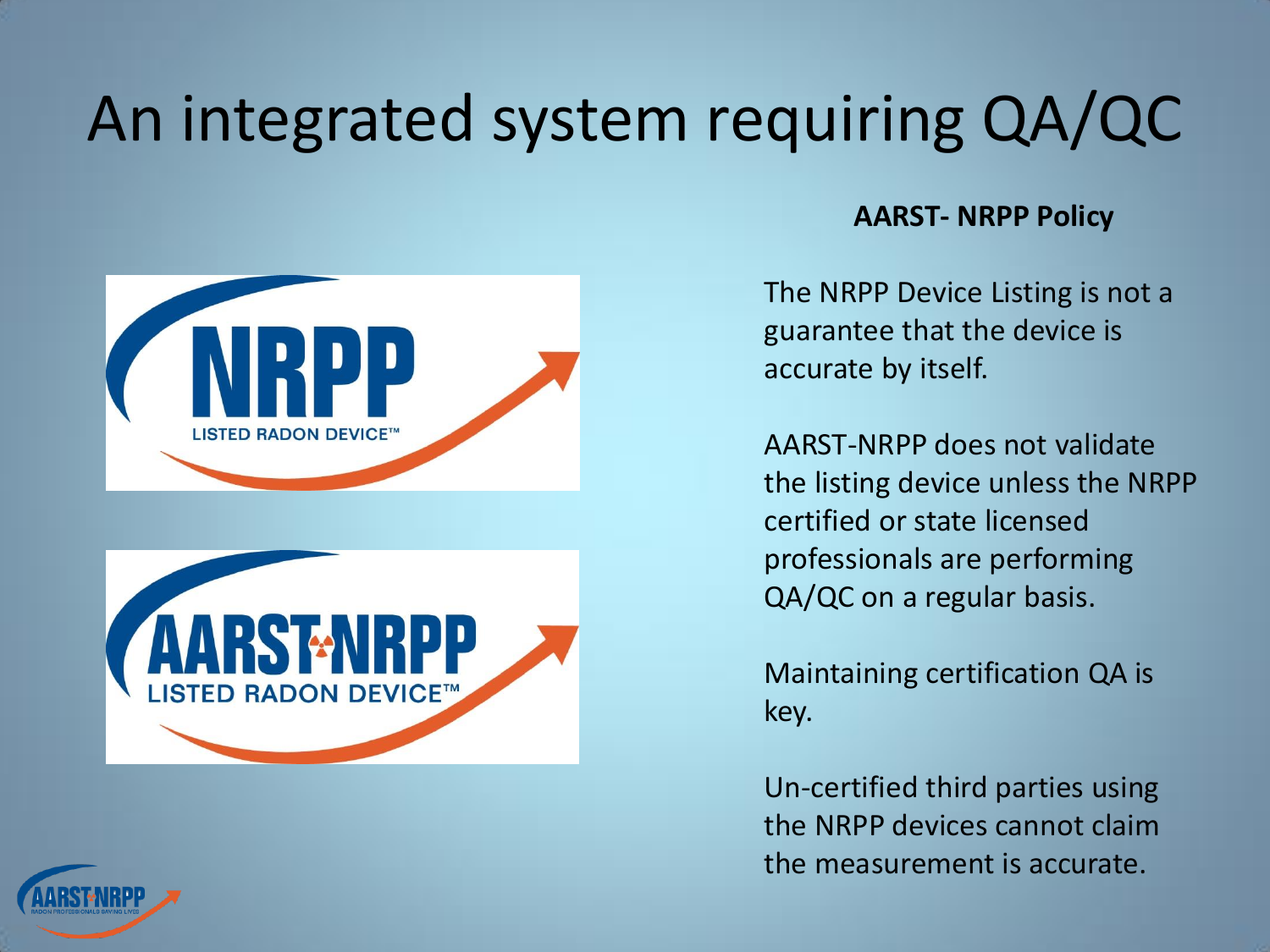

- A listed device guarantees NOTHING.
- It warrants the device, as configured when evaluated, is capable of providing accurate results when used properly.
- It does not warrant
	- Quality of manufacturing process
	- Anything about consumer use or misuse
- Complaints about manufacturing quality are now part of NRPP Grievance Policy

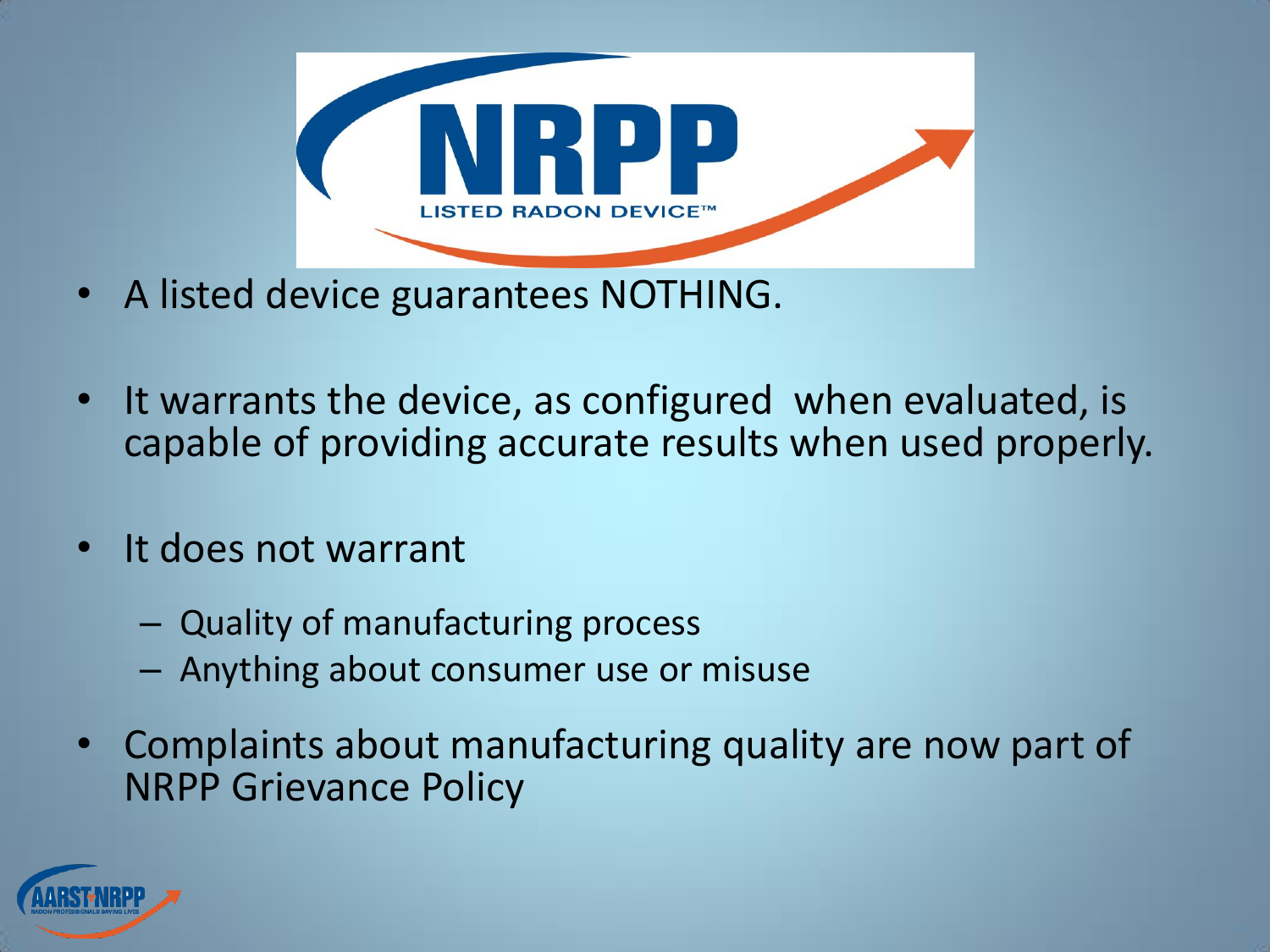# Listed Device – Part of a System

- A part of an Integrated Quality Assurance Process that includes:
	- Radon reference standard
	- Performance chambers
	- Tertiary chambers
- This process requires certified professionals and labs to adhere to ongoing performance and QA/QC protocols

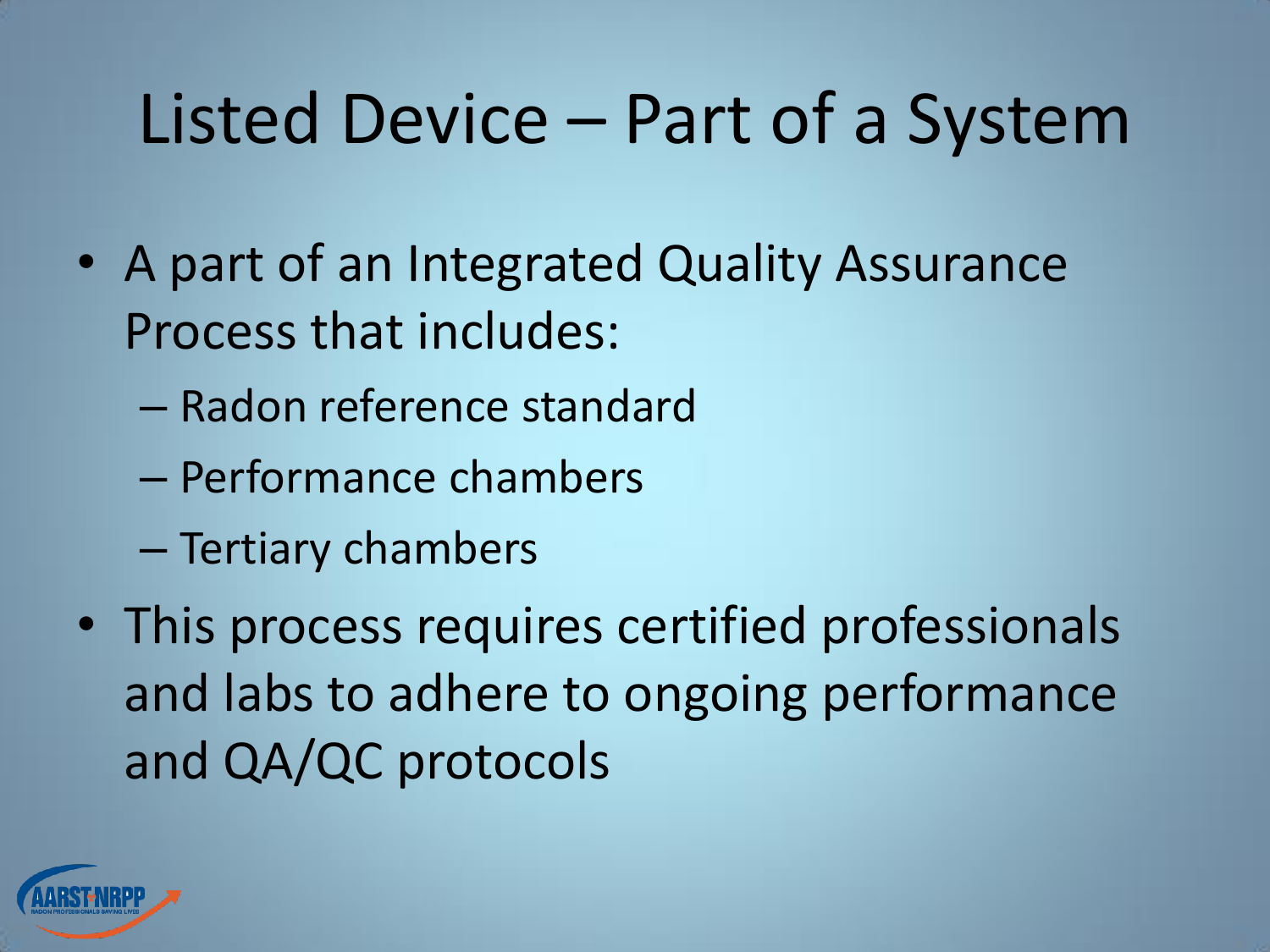# Just Because It's A Pretty Box…

- Because a radon measurement device has fancy features and packaging, does not guarantee its accuracy.
- QA requires routine and discipline:
	- Calibrations
	- Spikes,
	- Duplicates
	- Blanks
	- Inter-comparisons
- Appropriate to each and every device

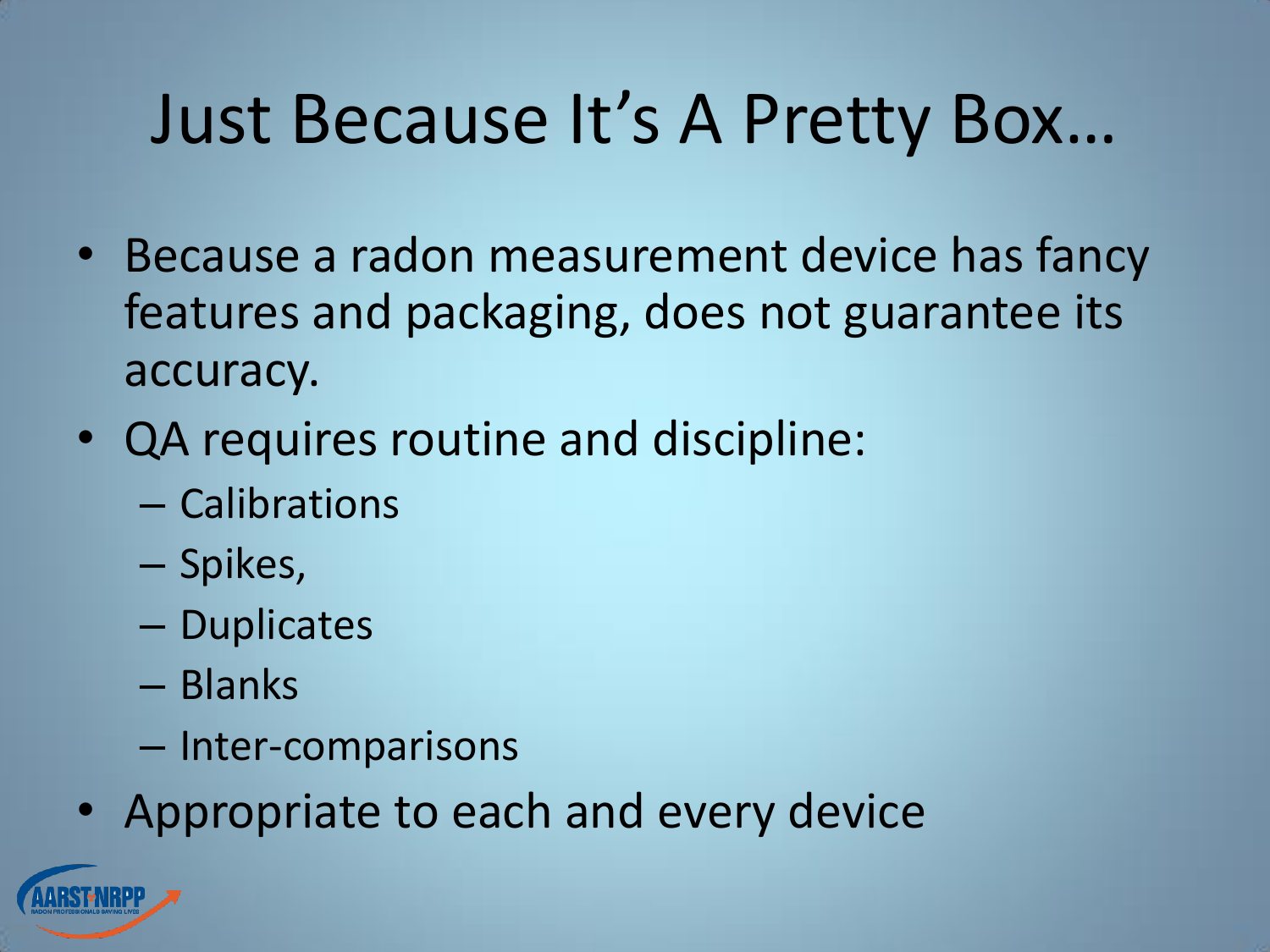# Continuous Monitors

- Must produce readings at least hourly
- Annual calibration and backgrounds
	- Cross check with recently calibrated monitor every 6 months
- Duplicate measurement every 10<sup>th</sup> test
	- Duplicate when identical monitors are owned
	- With another approved device when a single monitor is owned
- Routine instrument checks

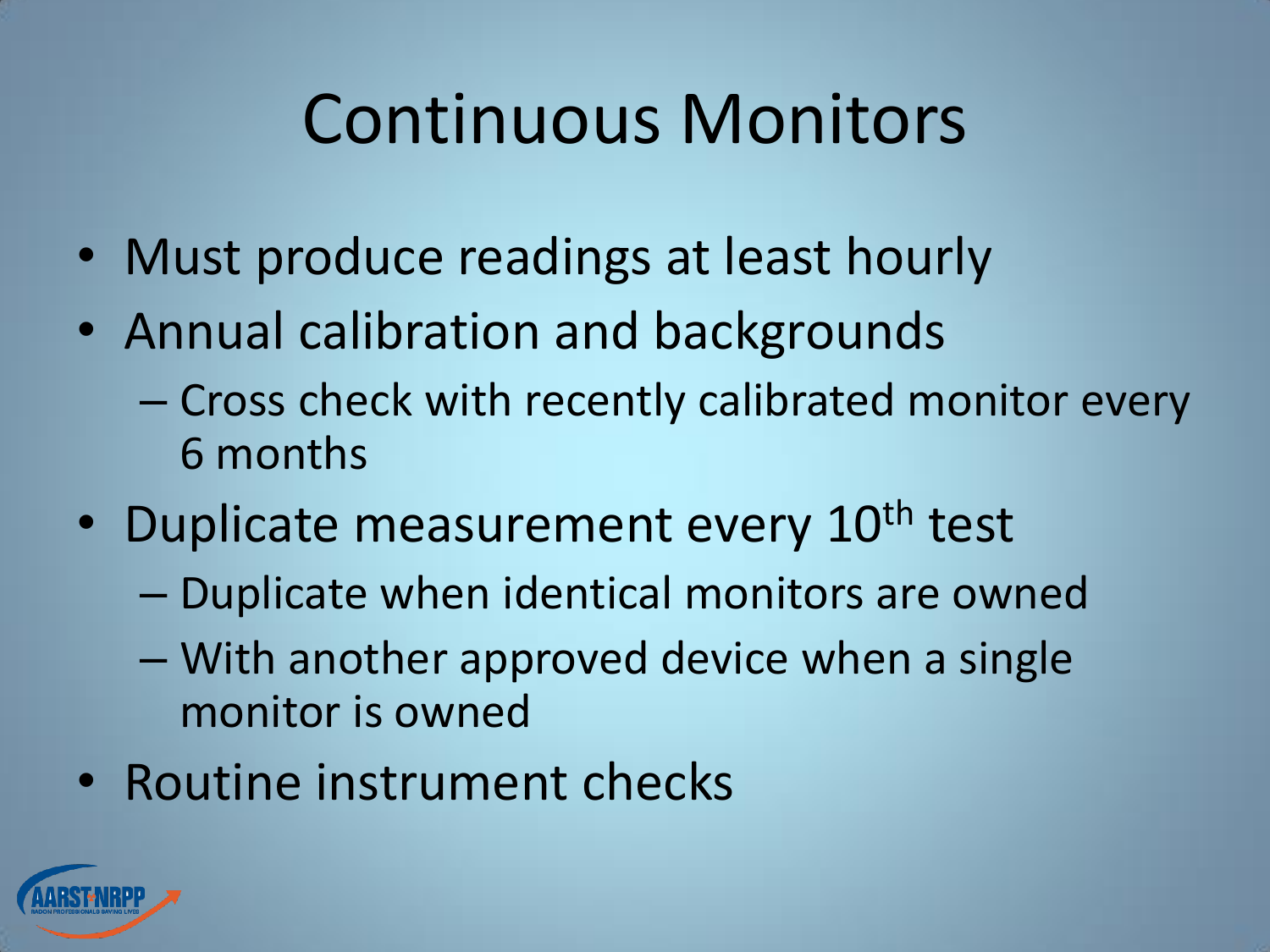Charcoal-Based Devices Activated Charcoal and Liquid Scintillation

- Calibration performed by laboratory
- Spikes at rate of 3% by laboratory AND users
- Duplicate measurements every 10<sup>th</sup> test
- Laboratory blanks & background checks
- Laboratory instrument checks daily
- Field blanks submitted by users every 20 tests

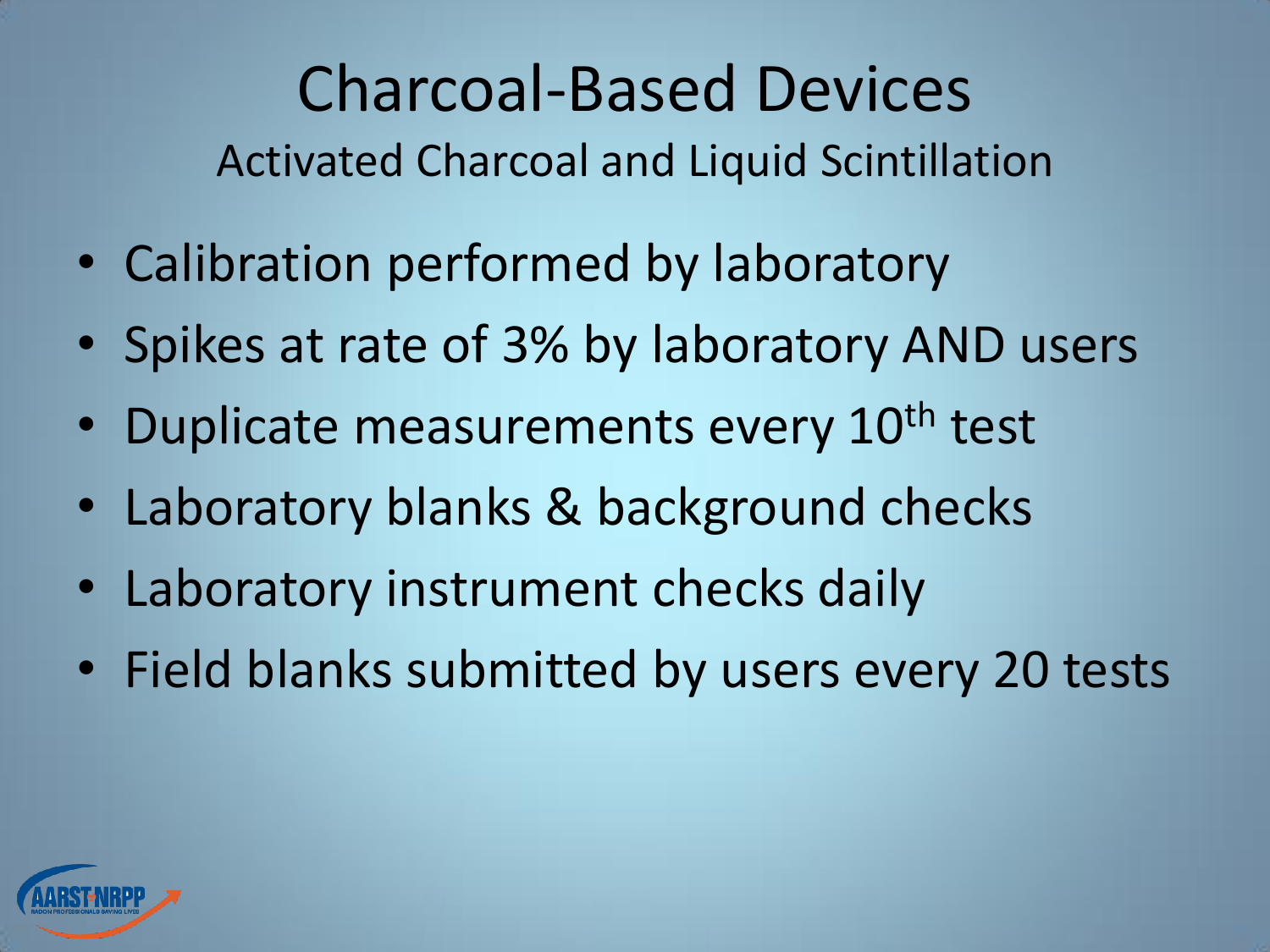# Electret Ion Chambers

- Calibration annually
	- System calibration factors supplied by manufacturers
	- Reader calibrations required for users
- Spike measurements at a rate of 3%
- Duplicate measurements every 10<sup>th</sup> test
- Voltage stability tests for new shipments
- Background gamma correction
- Zero voltmeter and analyze reference electrets weekly (or more often)

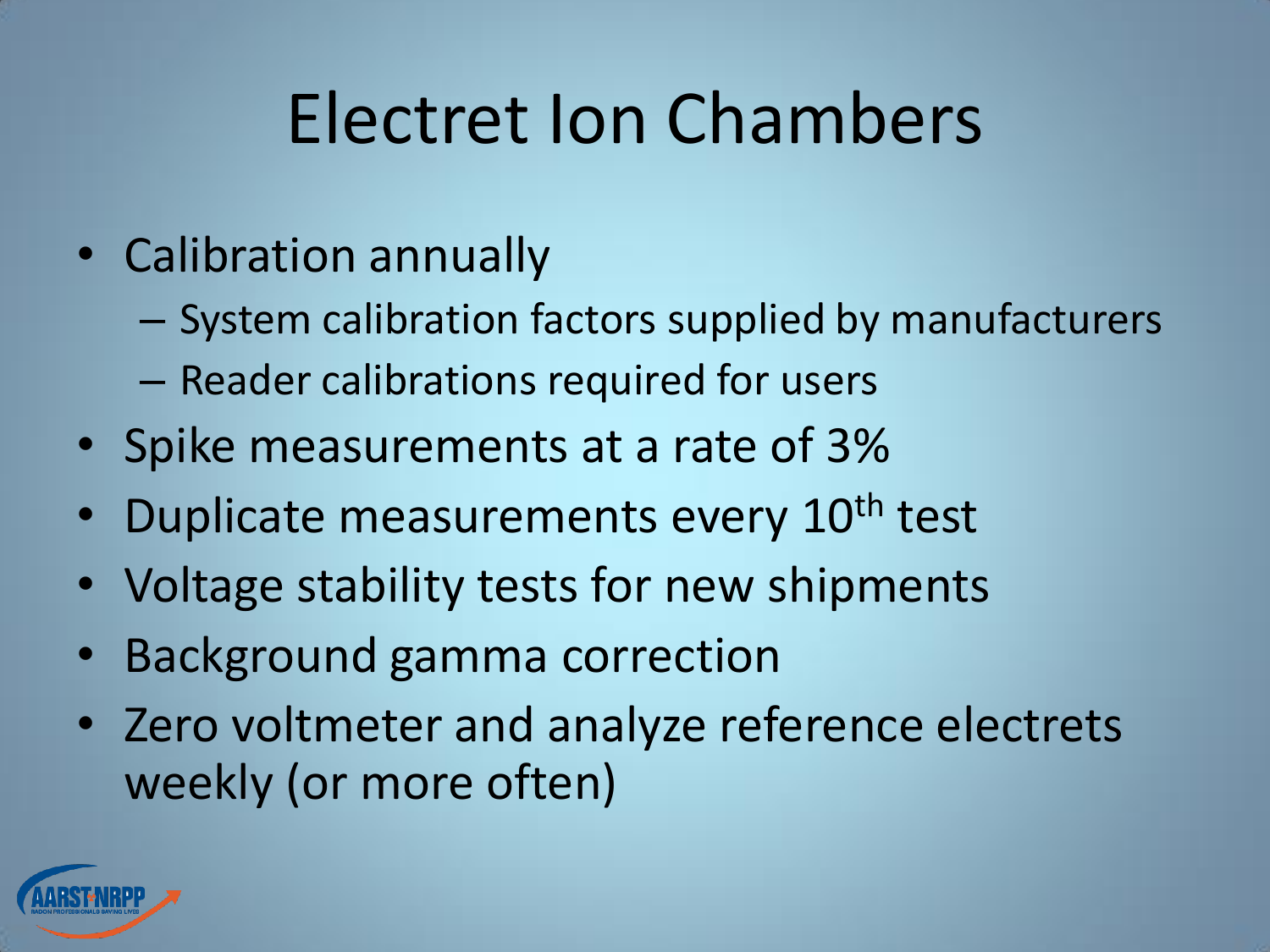# Alpha Track Devices

- Calibration performed by laboratory
- Spikes at rate of 3% by laboratory AND users
- Duplicate measurements every 10<sup>th</sup> test
- Laboratory blanks
- Field blanks submitted by users every 20 tests
- Laboratory instrument checks daily

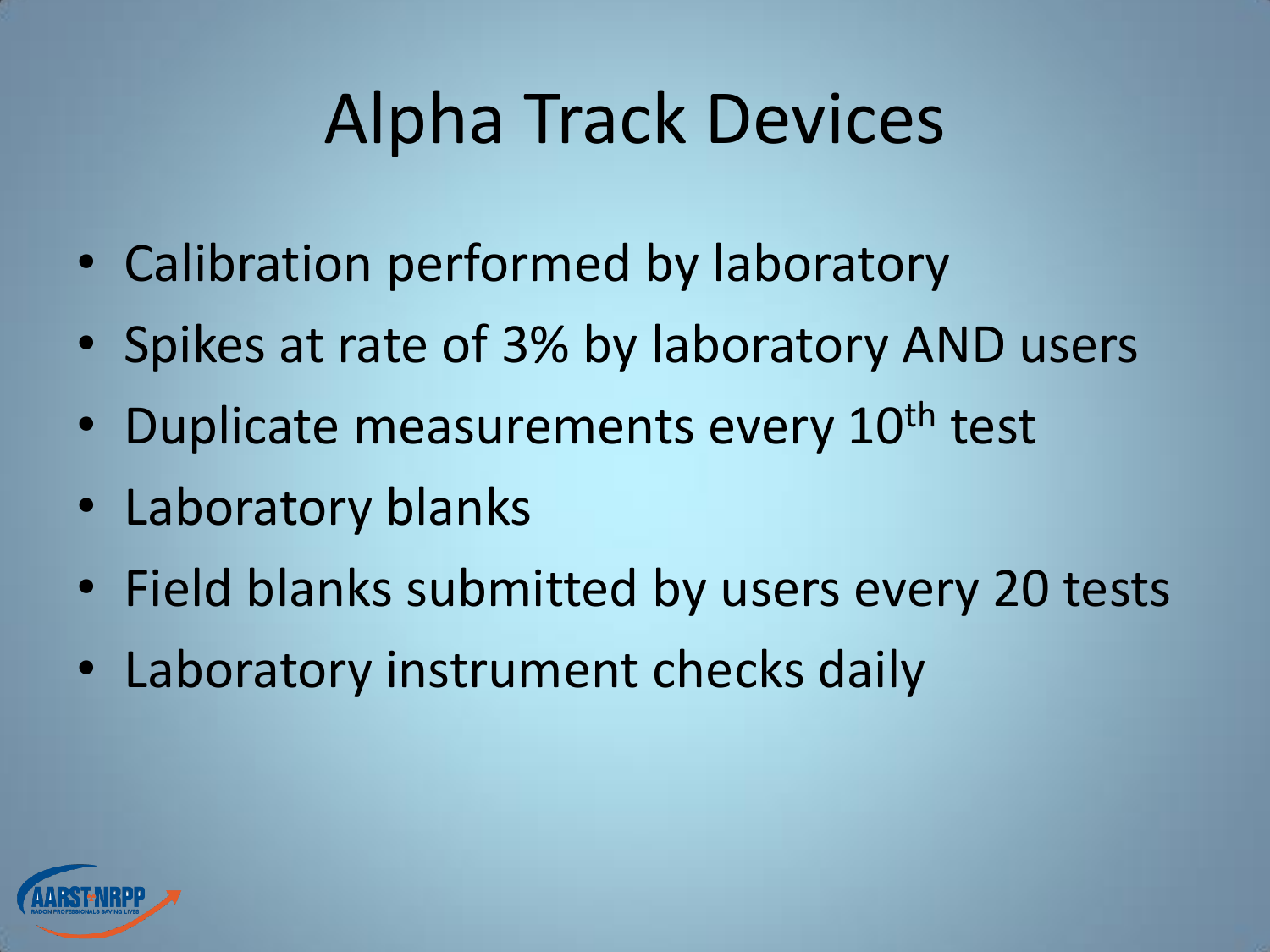# Do It Right…

- Reliable and accurate measurements start by the use of an Approved Device.
- However, the device cannot produce a reliable test result by itself, regardless of the sophistication or cost.
- Users have an obligation to understand the device, it proper use, the responsibilities of the manufacturer or laboratory, and their Quality Assurance requirements.

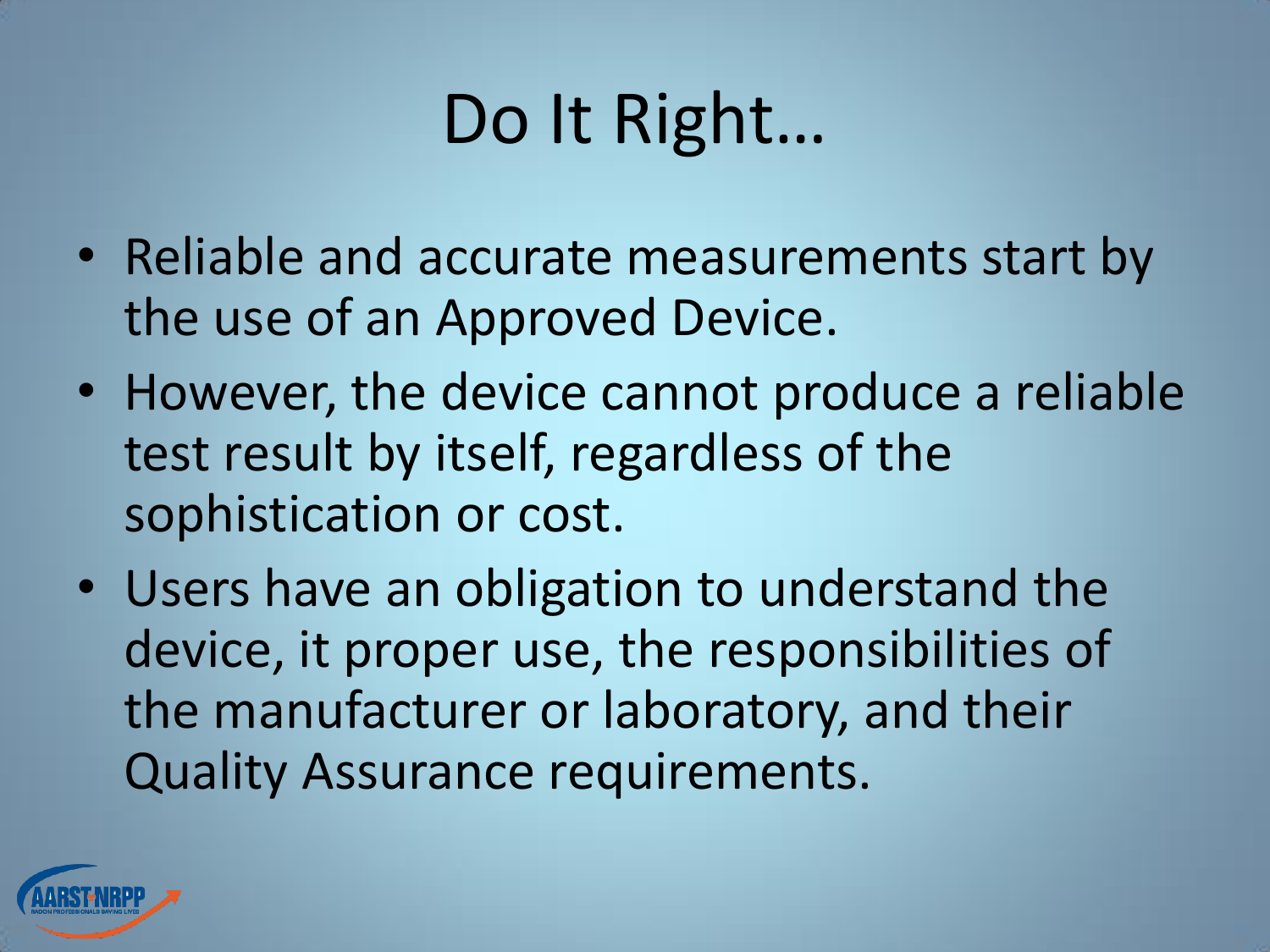# QA with Quality Control…

- 1) Use an approved device.
- 2) Follow the protocols, and
- 3) Operate according to the manufacturer's or laboratory'sinstructions and your QA Plan, and
- 4) Document that you did 1), 2) and 3)